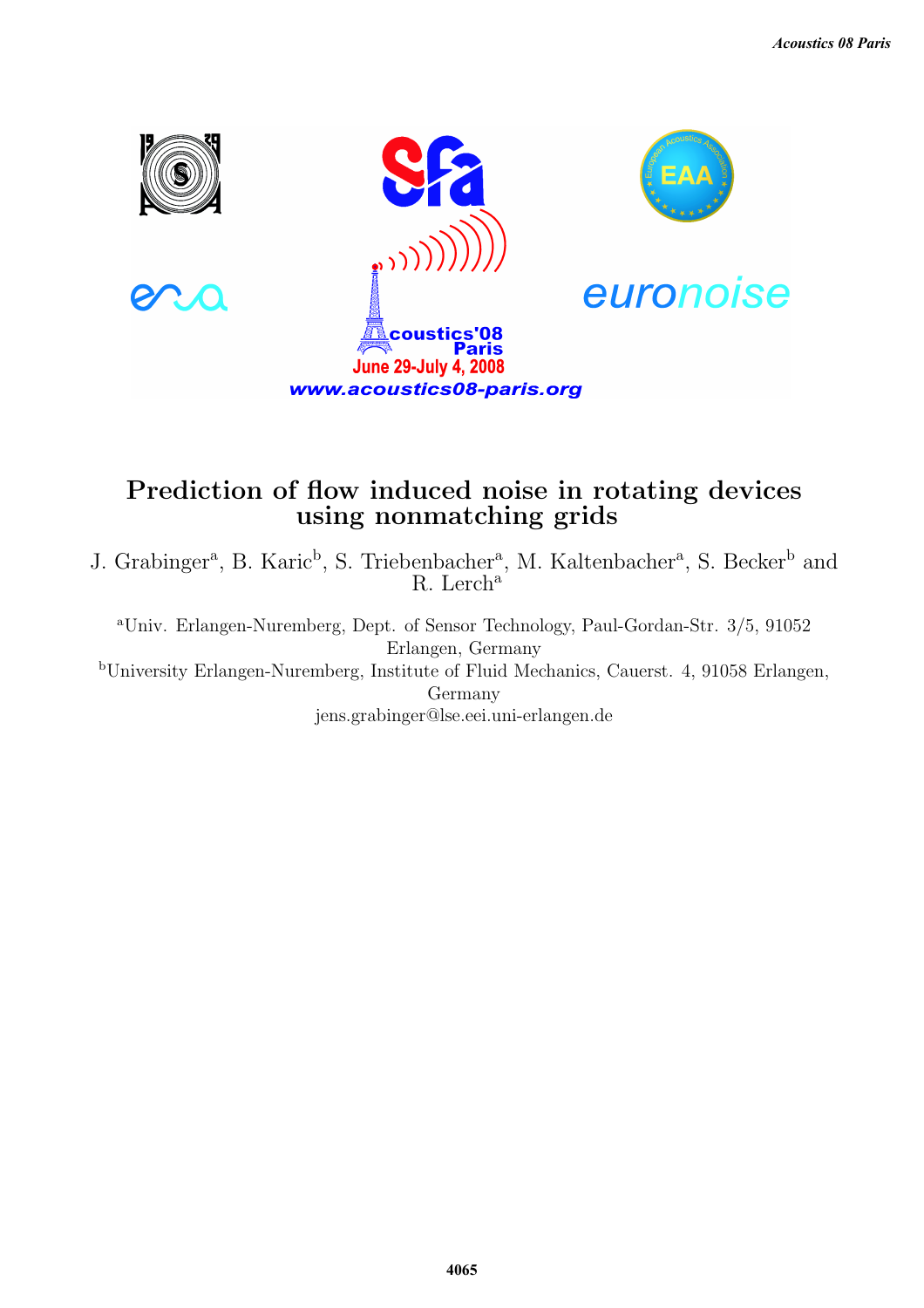With increasing number of electrical devices, e.g. air conditioning systems, used in homes and offices, noise pollution is becoming a more and more relevant topic. A large amount of this noise is generated by turbulent flows and laminar flows at leading and trailing edges, where mainly tonal noise is generated. The objective of our contribution is to simulate the generation as well as the propagation of noise inside of rotating devices. The acoustic source terms are obtained from the fluid dynamics solution by using Lighthill's acoustic analogy. The acoustic domain is decomposed into a rotating part and a fixed part. The coupling between these two parts is enforced at their interface by a mortar finite element method, which uses Lagrange multipliers in order to "glue" the geometrically independent parts together. The mortar method takes into account the movement of the rotating part by a moving nonmatching grid, that is recomputed at each time step.

### **1 Introduction**

If one wants to reduce the flow-generated noise in rotating devices — such as fans, impellers, or compressors one needs to understand the mechanisms of noise generation in these technical systems. Consequently one can optimize the device's geometry not only with respect to performance, but also with respect to noise. Often simulations are conducted in order to obtain a better understanding of noise generation, since measurements are difficult to carry out. There have been approaches to simulate the generated noise only in the static part of a device, and to account for the sound in the rotating part solely through the compressible flow computation [1]. However, such an approach needs a highly accurate flow computation to resolve the acoustic scales. In addition, the interaction of the acoustic field between the fixed and the rotating part may not be correctly taken into account.

Our approach is different in that we compute sound propagation in the whole system based on sound sources computed from a compressible flow solution using Lighthill's analogy. In this way we can study the mechanism of noise propagation in rotating parts, too. The coupling between the rotating and the fixed computational domain is realized on nonmatching finite element grids using a mortar method. This formulation has proven to work well for standard domains with fixed geometry [9]. The aim of this work is to show, that this method is also applicable for sound propagation in rotating systems.

### **2 Physical Problem**

#### **2.1 Aeroacoustic Analogy**

For the computation of flow-induced noise we use Lighthill's inhomogeneous wave equation [6, 7] for the sound pressure p<sup>∼</sup>

$$
\frac{1}{c_0^2} \frac{\partial^2 p_{\sim}}{\partial t^2} - \frac{\partial^2 p_{\sim}}{\partial x_i^2} = \frac{\partial^2 L_{ij}}{\partial x_i \partial x_j}.
$$
 (1)

The PDE is loaded on the right hand side by Lighthill's tensor

$$
L_{ij} = \rho u_i u_j + ((p - p_0) - c_0^2 (\rho - \rho_0)) \delta_{ij} - \tau_{ij}, \quad (2)
$$

which is calculated on the basis of data from a turbulent flow solution, that provides the density  $\rho$ , the particle velocity  $u$ , the hydrodynamic pressure  $p$ , and the viscous stress tensor  $\tau_{ij}$ . The mean values of density  $\rho_0$ , and pressure  $p_0$ , as well as the speed of sound  $c_0$  are assumed to be given constants, and  $\delta_{ij}$  denotes the Kronecker delta. The region of turbulent flow— called source region — can be kept quite small compared to the region of sound propagation. Outside of the source region Lighthill's tensor is set to zero, because here the disturbances in the fluid are solely due to acoustic waves.

In case of an isentropic flow at low Mach numbers, the source tensor may be further simplified. The viscous stress tensor  $\tau_{ij}$  is responsible for the dissipation of acoustic energy into heat. This results in a damping over very large distances and is therefore neglected. The term  $(p - p_0) - c_0^2 (\rho - \rho_0)$  is only relevant for anisotropic media and can be assumed to be very small in air, compared to the first term of  $L_{ij}$ . Taking these simplifications into account, the source tensor is approximated by

$$
L_{ij} \approx \rho u_i u_j. \tag{3}
$$

A detailed discussion of our finite element formulation and its application to practical problems can be found in [5].

#### **2.2 Rotating Formulation**

Before we define a rotating acoustic system mathematically, we need to clarify, what physical meaning should be expressed by such a formulation. Strictly speaking, no ideally rotating volume of gas or fluid can exist, unless it is completely contained in a solid closed body, that is rotating itself. But since this case is irrelevant for technical applications, we need to make some simplifications. Assuming that the fluid volume inside an impeller or compressor is moving together with the rotating parts, sound propagation occurs with respect to the rotating frame of reference. Thus the computational domain is composed of a rotating region  $\Omega_1$ , that couples to a surrounding stationary region  $\Omega_2$  at inflow and outflow boundary layers. This is clearly an extensive simplification, since we assume an exactly defined interface between moving and stationary fluid regions. In reality one would rather find a transition zone. On the other hand this is a similar assumption as used in sliding mesh techniques for computational fluid dynamics. So it is a natural choice to compute flow and sound propagation in the same frame.

Having in mind the discussion above, we are now ready to formulate the mathematical problem for the PDE defined by Eq. (1) and (3). Given an open bounded domain  $\Omega := \Omega_1 \cup \Omega_2$  in  $\mathbb{R}^2$  (depicted in Fig. 1), where the interface  $\Gamma_I := \Omega_1 \cap \Omega_2$  is a circle with center **O**. Let  $\Gamma_A$  denote the outer boundary of the domain. Analogously to [8] we define the rotation of  $\Omega_1$  by the ope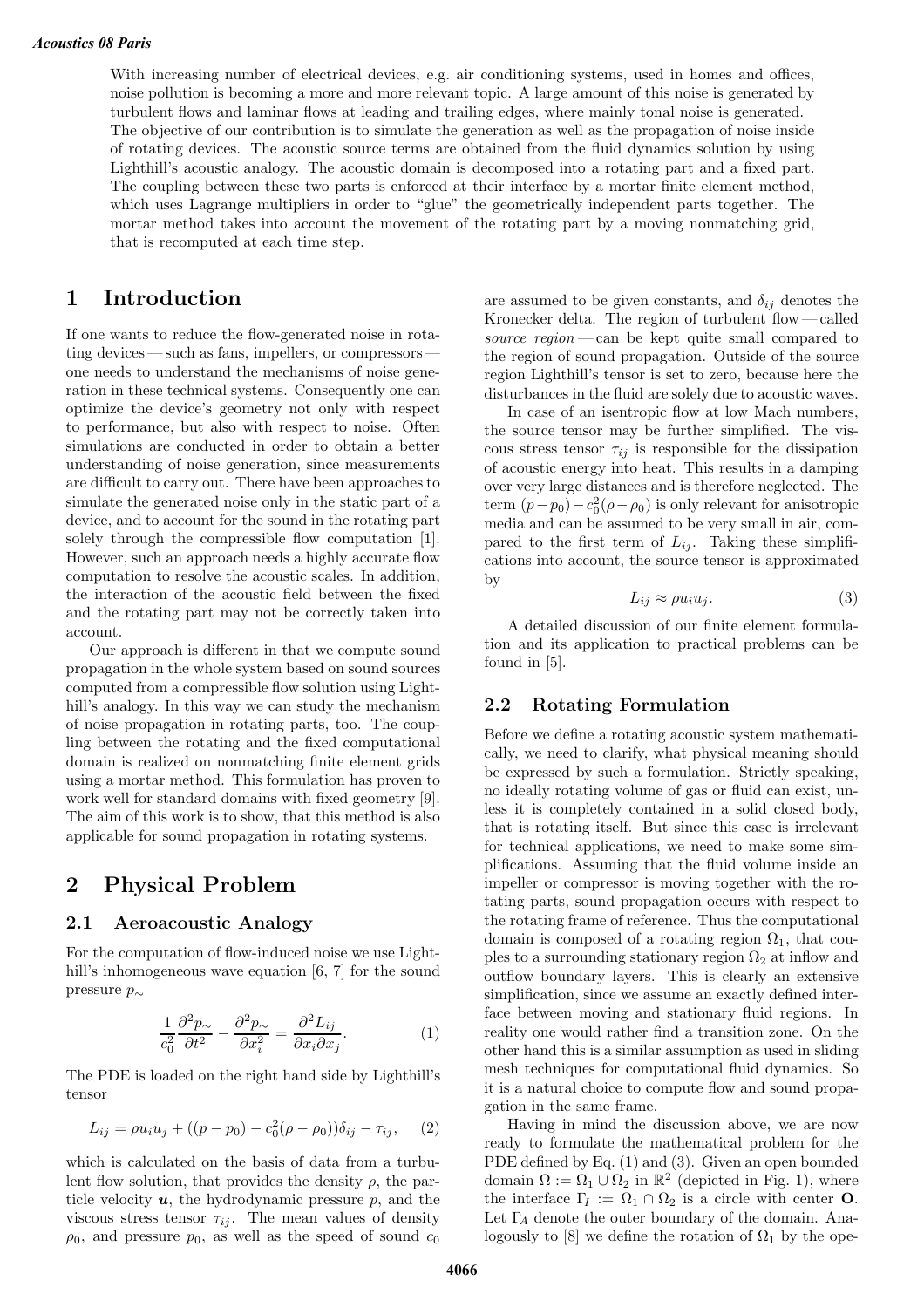rator  $r_t : \Omega_1 \to \Omega_1$ , which describes the rotation at time t by an angle  $\theta = \omega t$ , where  $\omega$  is the circular speed of rotation. The reverse mapping is realized by the inverse operator  $r_{-t}$ . Then we may write the rotating region as a function of time

$$
\Omega_1(t) = r_t \Omega_1(0). \tag{4}
$$



Figure 1: Sketch of the computational domain  $\Omega$ 

The unknown sound pressure is then split into a pair  $p_{\sim} = (p_1, p_2)$ , defined by the restriction of the unknown to the subdomains

$$
p_k: \Omega_k \times [0, T) \to \mathbb{R}, \quad k = 1, 2. \tag{5}
$$

On each subdomain  $\Omega_k$  we define the unknown  $p_k$  in Lagrangian variables, i.e. each subdomain has its own frame of reference. In this way we avoid the presence of a convective term, but the movement is accounted for in time-dependent coupling conditions, that guarantee the continuity in the trace and flux of  $p_k$  (cf. Eq. (7) and (8)). On  $\Gamma_A$  an absorbing boundary condition is imposed (see Eq. (9)). The strong formulation of the problem reads:

Find  $p_1, p_2$  such that

$$
\frac{1}{c_0^2} \frac{\partial^2 p_k}{\partial t^2} - \frac{\partial^2 p_k}{\partial x_i^2} = \frac{\partial^2 L_{ij}}{\partial x_i \partial x_j} \quad \text{in } \Omega_k, \ k = 1, 2, \quad (6)
$$

$$
p_1(r_{-t}\boldsymbol{x}, t) = p_2(\boldsymbol{x}, t) \quad \text{on } \Gamma_I,
$$
 (7)

$$
\frac{\partial p_1(r_{-t}\boldsymbol{x},t)}{\partial \boldsymbol{n}_I} = \frac{\partial p_2(\boldsymbol{x},t)}{\partial \boldsymbol{n}_I} \quad \text{on } \Gamma_I,
$$
\n(8)

$$
\frac{\partial p_2}{\partial t} + c_0 \frac{\partial p_2}{\partial n_A} = 0 \qquad \text{on } \Gamma_A,
$$
 (9)

$$
p_k(x, 0) = p_k^0
$$
 in  $\Omega_k$ ,  $k = 1, 2$ , (10)

where  $p_k^0$  is a given initial condition, and  $n_A, n_I$  are the outward normal unit vectors on  $\Gamma_A, \Gamma_I$ , respectively.

It is important to note, that this formulation only accounts for the movement of the fluid volume and the aeroacoustic sound sources contained in it. Refraction of sound waves in shear layers is not included explicitly in the formulation.

### **3 Finite Element Formulation**

#### **3.1 Weak Problem Formulation**

In the following we omit the absorbing boundary and initial conditions for ease of presentation, and refer to [4] for details on this issue. The problem defined by Eq. (6)– (8) can be reformulated in a weak sense by making use of the functional space

$$
T_k = \{ f(\cdot, t) \mid f(\boldsymbol{x}, t) \in H^1, \, \boldsymbol{x} \in \Omega_k \}, \quad k = 1, 2, \tag{11}
$$

where  $H<sup>1</sup>$  denotes the Sobolev space. The weak formulation is then obtained by multiplying Eq. (6) with test functions  $w_k \in H^1$  and integrating over each subdomain  $\Omega_k$ 

$$
\int_{\Omega_k} \frac{1}{c_0^2} \frac{\partial^2 p_k}{\partial t^2} w_k \, d\Omega - \int_{\Omega_k} \frac{\partial^2 p_k}{\partial x_i^2} w_k \, d\Omega
$$
\n
$$
= \int_{\Omega_k} \frac{\partial^2 L_{ij}}{\partial x_i \partial x_j} w_k \, d\Omega, \quad k = 1, 2. \tag{12}
$$

The above equation can be rewritten using Green's integral theorem [2], resulting in

$$
\int_{\Omega_k} \frac{1}{c_0^2} \frac{\partial^2 p_k}{\partial t^2} w_k \, d\Omega + \int_{\Omega_k} \frac{\partial p_k}{\partial x_i} \frac{\partial w_k}{\partial x_i} \, d\Omega - \int_{\Gamma_I} \frac{\partial p_k}{\partial n} w_k \, d\Gamma
$$
\n
$$
= - \int_{\Omega_k} \frac{\partial w_k}{\partial x_i} \frac{\partial L_{ij}}{\partial x_j} \, d\Omega, \quad k = 1, 2. \tag{13}
$$

The interface conditions applied at  $\Gamma_I$  are realized by a mortar element method proposed by Flemisch et al. [3]. The coupling condition for the flux, defined in Eq. (8), is enforced in a strong sense by introducing the Lagrange multiplier

$$
\lambda = -\frac{\partial p_1(r_{-t}\mathbf{x},t)}{\partial \mathbf{n}_I} = -\frac{\partial p_2(\mathbf{x},t)}{\partial \mathbf{n}_I}.
$$
 (14)

In contrast, the coupling condition for the trace (see Eq.  $(7)$  is incorporated in a weak sense as

$$
\int_{\Gamma_I} (p_1(r_{-t}\boldsymbol{x},t) - p_2(\boldsymbol{x},t))\mu \,d\Gamma = 0, \tag{15}
$$

with  $\mu$  being a test function out of a suitable Lagrange multiplier space  $M_h$ , which will be defined later.

By inserting the definition of the Lagrange multiplier  $\lambda$  into the third term of Eq. (13), we arrive at the weak formulation of our problem.

Find  $p_1, p_2, \lambda$  such that

$$
\sum_{k=1}^{2} \left( \int_{\Omega_k} \frac{1}{c_0^2} \frac{\partial^2 p_k}{\partial t^2} w_k \, d\Omega + \int_{\Omega_k} \frac{\partial p_k}{\partial x_i} \frac{\partial w_k}{\partial x_i} \, d\Omega \right) +
$$

$$
+ \int_{\Gamma_I} (w_1 - w_2) \lambda \, d\Gamma = - \sum_{k=1}^{2} \left( \int_{\Omega_k} \frac{\partial w_k}{\partial x_i} \frac{\partial L_{ij}}{\partial x_j} \, d\Omega \right), \tag{16}
$$

$$
\int_{\Gamma_I} (p_1(r_{-t}x, t) - p_2(x, t)) \mu \, d\Gamma = 0, \tag{17}
$$

for all  $\mu, w_1, w_2$ .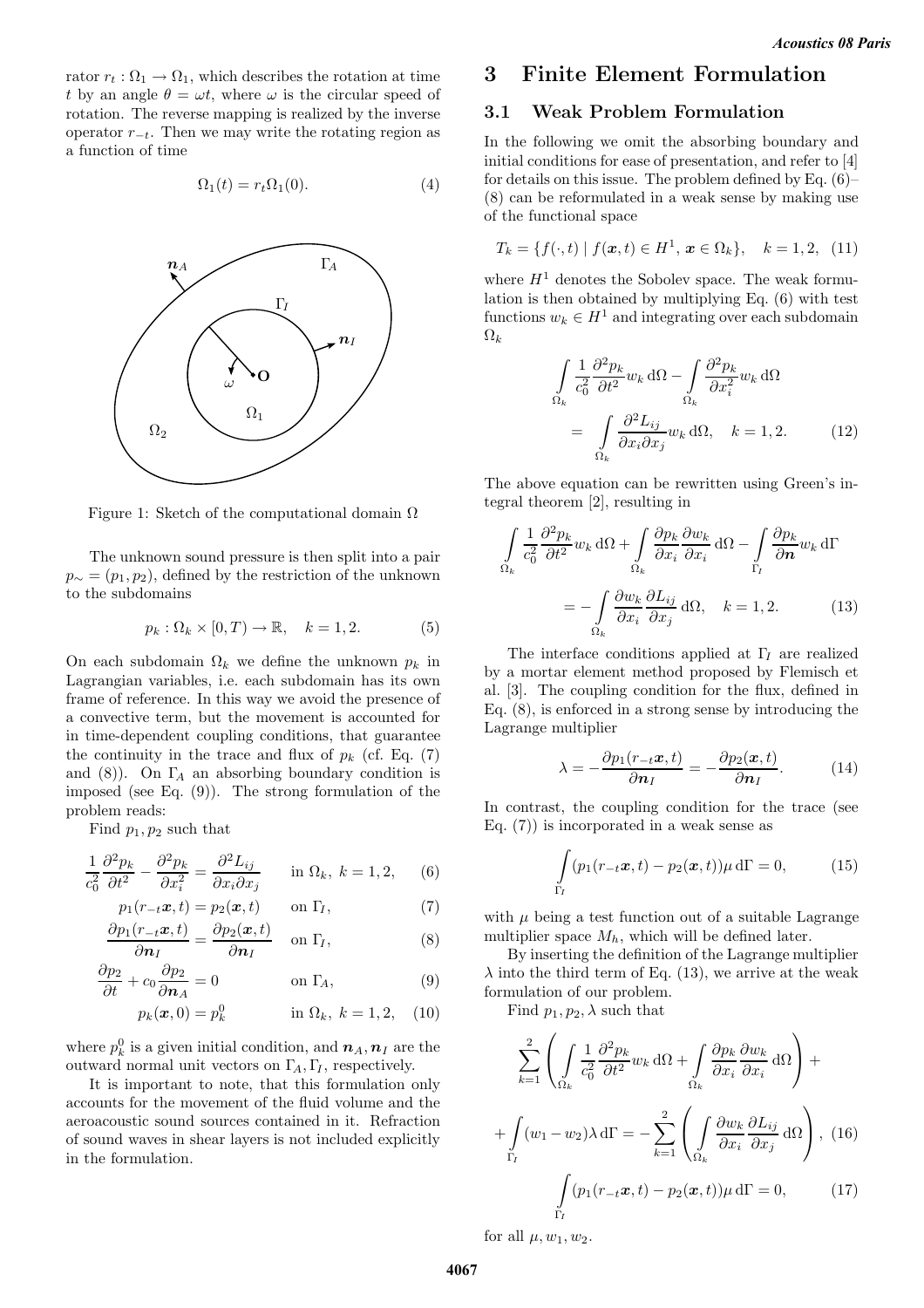#### **3.2 Discretization**

For the spatial discretization with finite elements we introduce triangulations  $\mathcal{T}_k$  of the subdomains  $\Omega_k$ , where the mesh size is denoted by  $h_k = \max \{ \text{diam}(S) | S \in$  $\{\mathcal{T}_k\}, k = 1, 2$ . These triangulations are completely independent, i.e. in general  $h_1 \neq h_2$  must be assumed, so that the triangulations are nonmatching at  $\Gamma$ .

For  $\lambda, \mu$  the definition of a Lagrange multiplier space is required. We choose to define the Lagrange multiplier space as the space of continuous functions on the stationary side  $\Gamma_I^2 := \mathcal{T}_2|_{\Gamma_I}$  of the interface

$$
\lambda, \mu \in M_h := \left\{ g \in C^0(\Gamma_I^2) \right\}.
$$
 (18)

In nomenclature of the mortar methods, the rotating region  $\Omega_1$  is the *master* and the stationary region  $\Omega_2$  is the slave.

The unknowns  $p_1, p_2, \lambda$  are discretized on  $\mathcal{T}_1, \mathcal{T}_2, \Gamma_I^2$ using nodal finite elements with a standard Lagrangian basis of first order. After the spatial discretization of Eq. (16) and (17) one may set up a semidiscrete system of the form

$$
\begin{pmatrix}\n\mathbf{M}_1 & 0 & 0 \\
0 & \mathbf{M}_2 & 0 \\
0 & 0 & 0\n\end{pmatrix}\n\begin{pmatrix}\n\ddot{p}_1 \\
\ddot{p}_2 \\
\ddot{\lambda}\n\end{pmatrix} + \n+ \begin{pmatrix}\n\mathbf{K}_1 & 0 & \mathbf{M} \\
0 & \mathbf{K}_2 & \mathbf{D} \\
\mathbf{M}^T & \mathbf{D}^T & 0\n\end{pmatrix}\n\begin{pmatrix}\np_1 \\
p_2 \\
\lambda\n\end{pmatrix} = \begin{pmatrix}\nL_1 \\
L_2 \\
0\n\end{pmatrix}, \quad (19)
$$

which is a symmetric saddle point problem. The coupling matrices are computed as [3]

$$
[\mathbf{D}]_{pq} = \int\limits_{\Gamma_l^2} N_{p,2} \phi_q \, d\Gamma, \quad [\mathbf{M}]_{pq} = \int\limits_{\Gamma_l} N_{p,1} \phi_q \, d\Gamma, \quad (20)
$$

where  $N_{p,1}, N_{p,2}$  denote the nodal basis functions on the triangulations  $\mathcal{T}_1, \mathcal{T}_2$ , respectively, and  $\phi_q$  is the nodal basis function of the Lagrange multiplier at node  $q$ . The calculation of **D** does not deviate from the standard finite element procedure, since both basis functions are defined on  $\mathcal{T}_2$ . Opposed to that, M requires special attention, because  $N_{p,1}$  and  $\phi_q$  are defined with respect to different grids. This issue will be addressed in the next section. Furthermore **M** has to be recomputed for each time step to account for the rotation of  $\mathcal{T}_1$ .

In order to obtain a fully discrete system, derivatives with respect to time are discretized by a second order implicit finite difference scheme of the Newmark family.

#### **3.3 Implementation Details**

The only open question left is, how to compute an integral of the form  $\int N_{p,1} \phi_q d\Gamma$ ? This is not obvious, because  $N_{p,1}$  is defined on  $T_1$  and  $\phi_q$  is defined on  $\Gamma_I^2$ . In case of planar interfaces, the integral is simply computed on the intersections of the master's elements with the slave's elements. This is not possible directly in our case. Since we are dealing with a circular interface, elements on both sides of the interface are not even collinear. A solution, commonly used in mortar methods, is to project an element of the master onto the plane of a slave element (Fig.  $2(a)$ ). The product of the basis functions is then computed on the intersection of the slave's element with the projection of the master's element. For the numerical evaluation of the integral, the integration points must be projected back onto the master element (Fig.  $2(b)$ ). Details on the latter two steps will be provided in the following.



Figure 2: Treatment of the circular interface: projection of non-collinear elements (a), back-projection of integration points (b).

Note that this is one out of a variety of possible solutions. It is also possible to project the slave element onto the master side, or to project both elements onto an intermediate plane. The reason why we use the solution presented here is, that in this way we only have to recompute the coupling matrix **M** in each time step, while **D** has to be computed only once.

#### **3.3.1 Intersection Calculation**

Via an orthogonal projection of a master element onto a slave element, we receive two collinear line segments as input, given as the nodes of the master element's projection  $[m'_1, m'_2]$  and the slave element  $[s_1, s_2]$ . The intersection calculation reduces in this case to an onedimensional problem. For both nodes  $m'_1, m'_2$  we calculate the local coordinates  $\xi_1, \xi_2$  with respect to the slave element. Since we have no information about the direction of line segments, the local coordinates are then sorted, so that the relation  $\xi_1 < \xi_2$  always holds. There are in total four cases (depicted in Fig. 3) that lead to an intersection:

- 1.  $0 < \xi_1 < 1 \land \xi_2 \geq 1$ : the intersection is the line  $[m'_1, s_2]$
- 2.  $\xi_1 \leq 1 \land 0 < \xi_2 < 1$ : the intersection is the line  $[s_1, m'_2]$
- 3.  $\xi_1 \leq 0 \land \xi_2 \geq 1$ : the intersection is the line  $[s_1, s_2]$
- 4.  $\xi_1 > 0 \land \xi_2 < 1$ : the intersection is the line  $[m'_1, m'_2]$



Figure 3: Four cases for the intersection of two collinear lines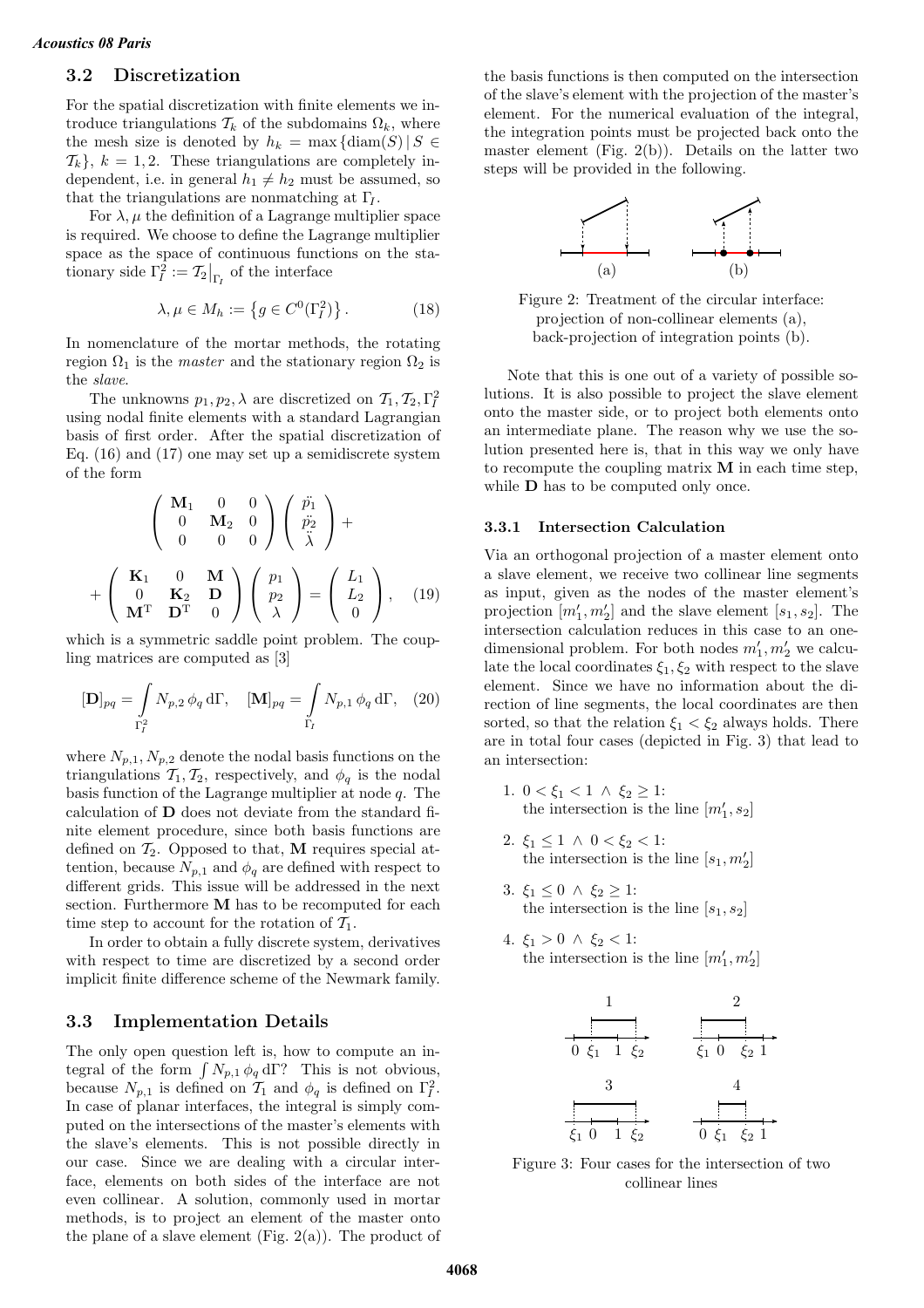#### **3.3.2 Back-projection of Integration Points**

Having applied the intersection algorithm described above, we are now ready to set up the coupling matrix **M**. For numerical integration we use a Gaussian quadrature formula, which requires the evaluation of  $N_{p,1}$  at certain integration points  $x_l$ . Since the integration points lie on the intersection element, we need to compute the backprojection  $P^{-1}(x_l)$  onto the master element according to Fig. 4. First we compute the unit normal vectors of



Figure 4: Back-projection of an integration point onto the master element

both the master and the slave element. Then we compute for each integration point its distance d to the master element. The unknown distance  $a$  is then computed via the relation

$$
\cos \alpha = -n_m \cdot n_s = \frac{d}{a}.\tag{21}
$$

Finally we get  $P^{-1}(x_l)$  by scaling the normal vector  $n_s$ with a and adding it to the position vector  $x_l$ . In algebraic notation this algorithm reads:

 $m_i$ : nodes of the master element,  $s_i$ : nodes of the slave element  $x_l$ : global coordinate of *l*-th integration point  $n_m := \left( \begin{array}{c} m_{1y}-m_{0y} \ m_{0x}-m_{1x} \end{array} \right.$  $\setminus$  $n_m := \frac{n_m}{|n_m|}$  $n_s:=\left( \begin{array}{c} s_{1y}-s_{0y}\ s_{0x}-s_{1x} \end{array} \right)$  $\setminus$  $n_s := \frac{n_s}{|n_s|}$ for all  $x_l$  **do**  $d := |n_m \cdot (x_l - p_0)|$  $P^{-1}(x_l) := x_l + \frac{d}{|n_m \cdot n_s|} n_s$ **end for**

### **4 Numerical Study**

The verification of our method was performed for two test cases (sketched in Fig. 5). In both cases the outer boundary, on which absorbing boundary conditions are applied, is a circle with a diameter of 2 m. The rotating interface is a circle with a diameter of 1 m and is concentrical with the outer boundary. The difference between the two cases is the interior boundary:

- 1. a circle with center  $(0, 0)$  and diameter  $0.2$  m,
- 2. a circle with center (0.1 m, 0) and diameter 0.2 m.

In both cases, an artificial sine load at a frequency of 150 Hz is applied at the interior boundary in order to model an aeroacoustic source. Therewith we obtain for case 1 a fixed monopole source and for case 2 a rotating monopole source.



Figure 5: Sketch of the computational domain of two test cases: absorbing b.c.  $(\Gamma_A)$ , interface  $(\Gamma_I)$ , excitation in case 1 (solid green line), excitation in case 2 (dotted green line).

In order to avoid numerical errors, the discretization was chosen rather fine. In space a maximal element size of 5 cm was used, which corresponds to 45 linear finite elements per wavelength of the excitation and an angular resolution of 3◦. The temporal excitation uses 40 time steps per period of the excitation, resulting in a time step of 0.167 ms. The interior domain rotates by an angle of 1◦ per time step, leading to a speed of 1000 rpm. Although the initial discretization is conforming at the interface, the situation is truly nonconforming, since the rotation leads to a step size that differs from the element size in axial direction.

For the first test case one would expect, that the rotation has no effect on the sound propagation, because the sound source is perfectly symmetric with respect to the axis of rotation. On the other hand, for test case 2 a change in amplitude and frequency is expected for different observation points. We pick out two locations, the topmost and the lowermost points of the domain, for which we want to validate the computed sound pressure. Fig. 7 shows that the numerical solution reflects the expected behavior. In the first case the sound pressure is identical in both locations, while in the second case the sound pressure clearly shows Doppler's effect. Furthermore, one can see in a contour plot of the sound pressure (Fig. 6) that the interface conditions work well, although the interface is placed in the near field  $(\lambda \approx 2.27 \text{ m})$ .

### **5 Conclusions**

In this contribution a finite element formulation for sound propagation in rotating systems was proposed. The initial approach was to decompose the computational domain into a rotating region and a fixed region, each of which has its own frame of reference. The coupling at